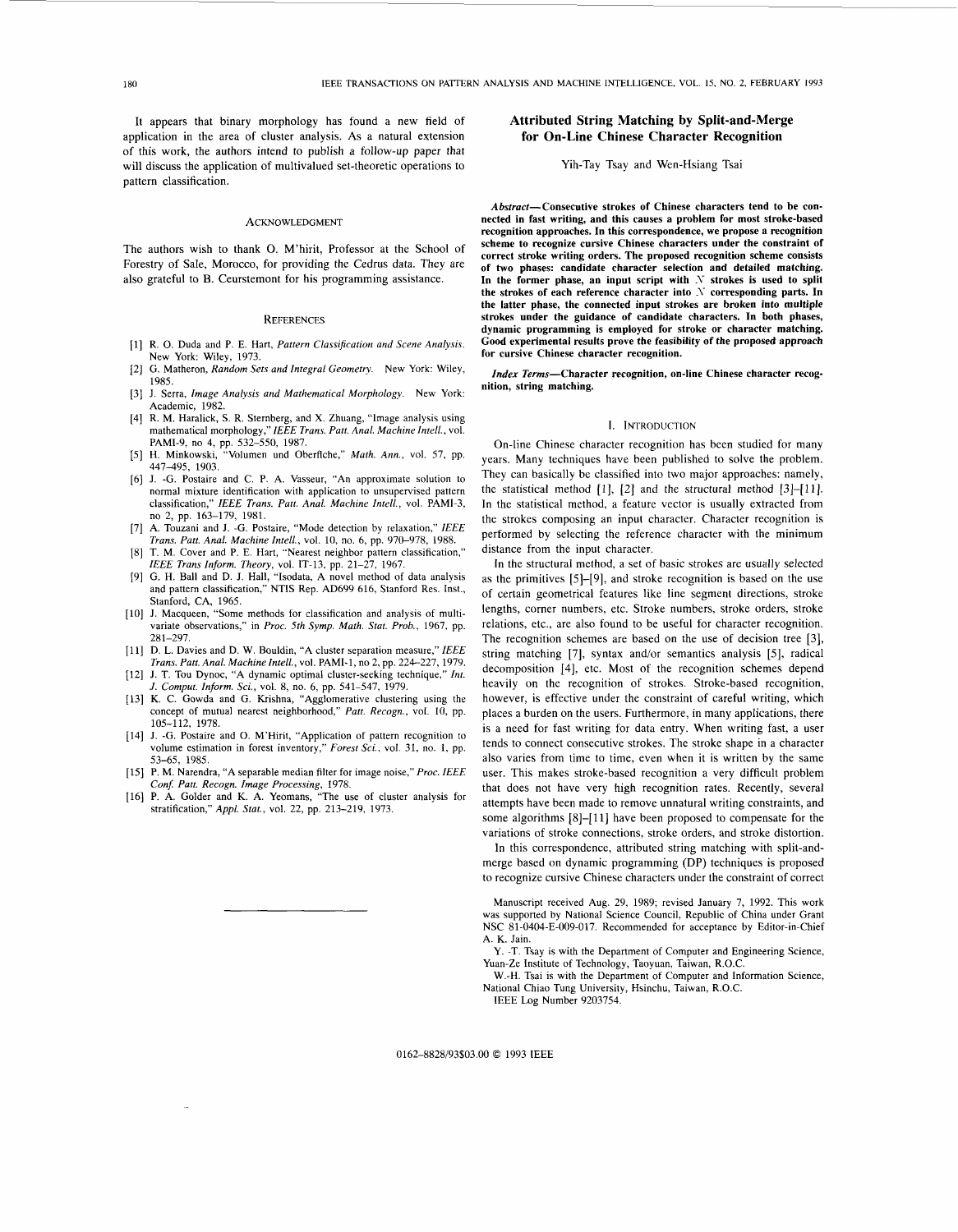<span id="page-1-0"></span>stroke orders. In order to reduce the computing time, the proposed recognition scheme is decomposed into two phases: candidate character selection and detailed matching. The detailed descriptions of the two phases are given in the following sections.

### **11.** ATTRIBUTED STRING REPRESENTATION

*An* input character obtained from a digitization tablet can be represented as an attributed string by concatenating all the strokes according to the stroke writing order. Two kinds of primitives, namely, real primitive and pseudo primitive, are used in the attributed string. Each real primitive is a line segment that approximates part of a stroke, and each pseudo primitive is an implicit line segment that connects two consecutive strokes. Attributed string representations of on-line handwritten Chinese characters are easily obtained from the results of appropriate preprocessing and angle filtering processes  $[15]$ .

Define stroke string  $A_s = S_1 S_2 \cdots S_N$  to represent character A with *N* strokes, where each substring  $S_j = s_i r_{i+1} r_{i+2} \cdots r_{i+n_j}$  (*j* =  $1, 2, \dots, N$ ) represents the *j*th stroke of  $A$ , where  $n_i$  is the number of line segments contained in  $S_i$ . The *i*th primitive  $s_i$  of  $A$  is also the leading pseudo primitive of  $S_i$ , and the primitive  $r_{i+k}$  is the kth real primitive of  $S_j$ . To describe the geometric properties of the primitives, an attribute vector  $(q_i, l_i)$  is associated with each real primitive  $r_i$ , where  $q_i$  and  $l_i$  are the direction and the length attributes of  $r_i$ , respectively. Let  $P_{i1}$  and  $P_{i2}$  be the starting and the end feature points of primitive  $r_i$ . The direction attribute  $q_i$ of  $r_i$  is defined as the slope of the line segment  $P_{i1}P_{i2}$ , which is quantized into one of **64** directions. The length attribute *I,* of *r,* is defined as the Euclidean distance between  $P_{i1}$  and  $P_{i2}$ . In addition, an attribute vector  $(q_j, l_j, x_{j1}, y_{j1}, x_{j2}, y_{j2})$  is associated with each pseudo primitive  $p_j$ , where  $q_j$  and  $l_j$  are the direction and length attributes of  $s_i$ , respectively, and the coordinates  $(x_{i1}, y_{i1})$  and  $(x_{i2}, y_{i2})$  specify the positions of the starting and the end feature points of *s),* respectively. Fig. l(a) shows the stroke string of a character with seven strokes, whose pseudo primitives are drawn by dashed line segments.

Define another attributed string representation of a character (called the pseudo string) as the concatenation of all the pseudo primitives of the character in order. Let attributed string  $A_p = p_1 p_2 \cdots p_N$ represent the pseudo string of character  $A$  with  $N$  strokes where  $p_i$  represents the *i*th pseudo primitive. Instead of using the attribute vector defined for a pseudo primitive in the stroke string, another attribute vector  $(q_{i1}, q_{i2}, q_{i3}, x_{i1}, y_{i1}, x_{i2}, y_{i2})$  is used to specify the attributes of each pseudo primitive  $p_i$  in the pseudo string, where  $q_{i2}$  is the direction of  $p_i$ , and  $q_{i1}$  and  $q_{i3}$  are the directions of the preceding and the following real primitives in the stroke string, respectively. In addition,  $(x_{i1}, y_{i1})$  and  $(x_{i2}, y_{i2})$  are the coordinates of the starting and the end feature points of  $p_i$ , respectively. The pseudo string shown in Fig. 1(b) of an input script is  $p_1p_2 \cdots p_5$ , where  $p_1 = s_1$ ,  $p_2 = s_6$ ,  $p_3 = s_8$ ,  $p_4 = s_{12}$ , and  $p_5 = s_{15}$ .

## III. CANDIDATE CHARACTER SELECTION

In this section, the candidate characters for an input script are determined by matching the pseudo string of the input (called the input pseudo string henceforth) with those of the reference characters. The matching scheme may be regarded as a process of splitting the stroke sequence of each reference character by the pseudo primitives of the input script. The validity of this "reference character splitting" for candidate character selection is based on the following observation. When a user writes an input script in a cursive way, it rarely happens that a stroke in the input script is broken into two or more strokes. On the contrary, two consecutive strokes in the



Fig. 1. String representations of a reference character and an input script: (a) Reference character and its stroke string representation; (b) input script and its stroke string representation.

reference character are often connected together to form a single stroke, i.e., the pseudo primitive between the two consecutive strokes in the reference character often disappears in the input pseudo string. Therefore, under the assumption that the input script is written in a correct stroke order, a pseudo primitive in the input script always corresponds to a pseudo primitive in the reference character, and the stroke number of the input script is usually no greater than that of the reference character. In other words, the input pseudo string can be considered to be a partial string of that of the reference character. Define the pseudo string distance between two characters as the minimum of the sums of the distances of the corresponding pseudo primitives in the two characters. Then, the reference characters with smaller pseudo string distance values can be selected as the candidates for detailed matching.

More specifically, the phase of candidate character selection can be divided into three stages. The first stage is to determine an initial set *R* of reference characters from which candidate characters can be selected. Under the assumption that each stroke in the reference character is seldom broken into two or more strokes, the number  $N$  of strokes in the input script can be utilized as the lower limit of the number of strokes for each reference character in *R.* On the other hand, because each stroke in the input script may correspond to one or more strokes in each reference character, the numbers of line segments in the strokes of the input script can be used to estimate the upper limit of the possible number  $U$  of strokes for each reference character in *R.* This can be done by the use of a heuristic function *Fh* in the following way:

$$
\quad \text{where} \quad
$$

$$
F_h(n_i) = n_i,
$$
 if  $n_i \leq 2$ ;  
=  $n_i - 1$ , if  $3 \leq n_i \leq 4$ ;  
=  $n_i - 2$ , if  $n_i \geq 5$ 

 $U = \sum_{i=1}^N F_h(n_i)$ 

and  $n_i$  is the number of line segments that approximate the *i*th stroke of the input script. The heuristic function defined above is based on the fact that if the line segments in the input stroke is longer, the strokes in the reference will be longer. Finally, the reference characters, each having its stroke numbers between  $N$  and  $U$ , are selected to compose the set  $R$ . This completes the first stage of candidate character selection.

In the second stage of candidate character selection, the pseudo string of each reference character in *R* is matched with that of the input script. Let attributed string  $A_p = p_1 p_2 \cdots p_N$  represent the pseudo string of the input script A with N strokes and  $B_p =$  $p'_1 p'_2 \cdots p'_M$  represent the pseudo string of reference character *B*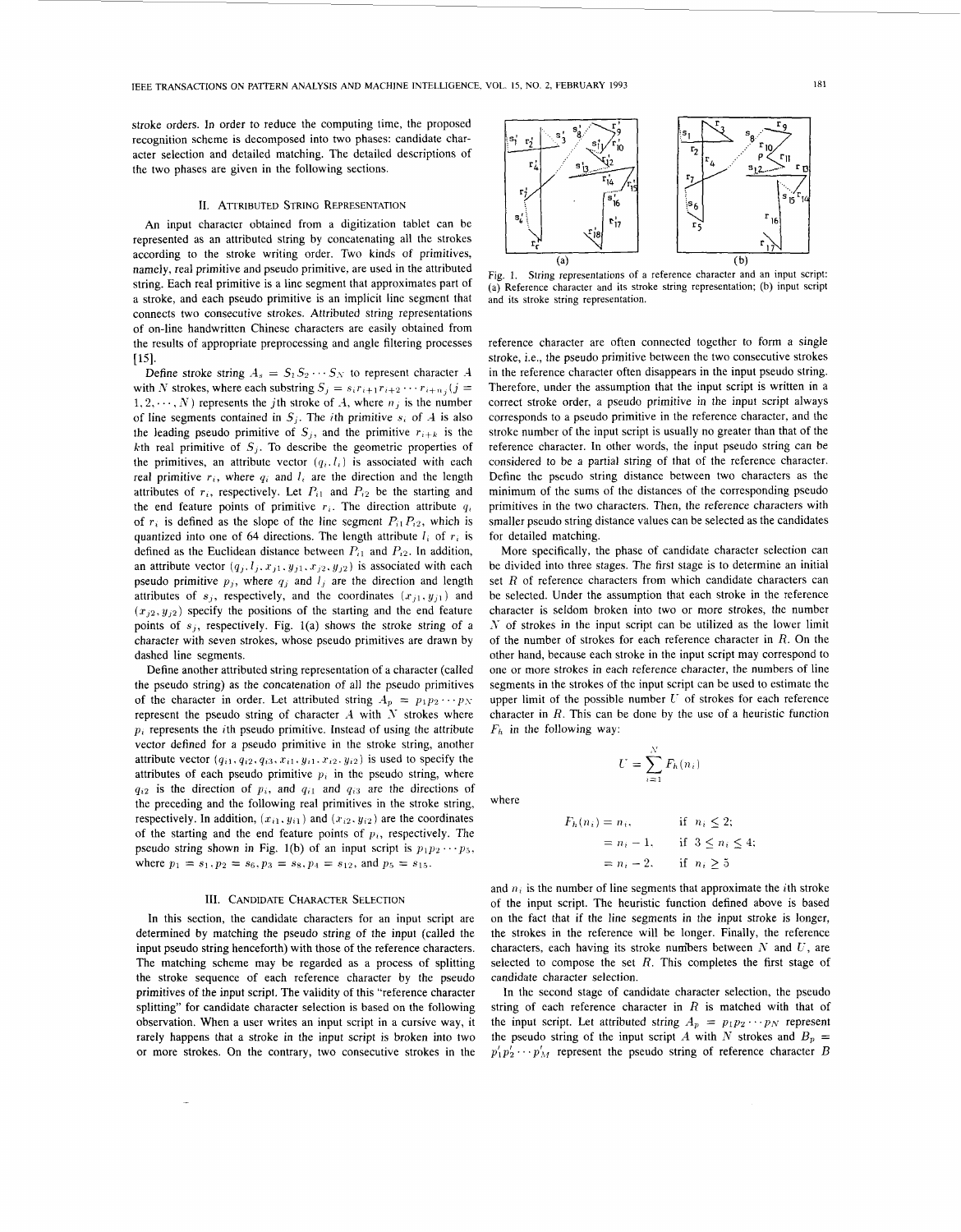in *R* with *M* strokes. Assume that  $M \geq N$ . In addition, let  $(q_{i1}, q_{i2}, q_{i3}, x_{i1}, y_{i1}, x_{i2}, y_{i2})$  and  $(q'_{j1}, q'_{j2}, q'_{j3}, x'_{j1}, y'_{j1}, x'_{j2}, y'_{j2})$  then be split in be the attribute vectors of  $p_i$  and  $p'_i$  that represent the *i*th and the *j*th pseudo primitives of A and B, respectively. The primitive distance  $d(p_i, p'_i)$  between primitives  $p_i$  and  $p'_i$  is defined as follows:

$$
d(p_i, p'_j) = H(q_{i1}, q'_{j1}) + H(q_{i2}, q'_{j2}) + H(q_{i3}, q'_{j3})
$$
  
+ 
$$
W_1([x_{i1} - x'_{j1}] + |y_{i1} - y'_{j1}| + |x_{i2} - x'_{j2}|)
$$

where *H* is a function specifying direction difference values, and  $W_1$  is a preselected constant used to normalize the weights of the difference measures of the direction and position attributes. The direction difference function  $H(q_{ik}, q'_{ik})$  is defined to be

$$
H(q_{ik}, q'_{jk}) = \min(|q_{ik} - q'_{jk}|, 64 - |q_{ik}, q'_{jk}|).
$$

The pseudo string distance  $D_p(A, B)$  between  $A$  and  $B$  is defined as the minimum of the sums of the distances of the corresponding pseudo primitives between  $A$  and  $B$ , i.e.,  $D_p(A, B)$  can be defined as follows:

$$
D_p(A, B) = \min_{f} \sum_{i=1}^{N} d(p_i, p'_{f(i)})
$$

where the primitive-correspondence function *f* must satisfy the following constraints:

$$
i \le f(i) \le i + M - N;
$$
  

$$
f(i-1) < f(i), \quad \text{for } i = 1 \text{ through } N.
$$

The constraint  $f(i - 1) < f(i)$  comes from the assumption that the strokes in the input script are written in a correct order.

The pseudo string distance  $D_p(A, B)$  defined above can be computed as the minimum cost of a sequence of primitive edit operations that transform  $B_p$  into  $A_p$ . The mapping of each primitive  $p'_i$  of  $B<sub>p</sub>$  by the primitive-correspondence function  $f$  falls into one of the following two cases. 1) There exists one  $p_i$  of  $A_p$  corresponding to  $p'_i$ . This case can be considered to be a change operation that transforms  $p_i$  into  $p_i$ , and the cost of the change operation is just the pseudo primitive distance  $d(p_i, p'_i)$ ; 2) there does not exist any  $p_i$  of  $A_p$  corresponding to  $p'_i$ . This case can be considered to be a delete operation that deletes  $p'_i$  from  $B_p$ , and the cost of the delete operation can be taken to be zero. Note that exactly  $M - N$  pseudo primitives in  $B_p$  should be deleted.

Let  $D$  be an array such that  $D(i, j)$  means the minimum edit cost of transforming  $p'_1 p'_2 \cdots p'_i$  into  $p_1 p_2 \cdots p_i$  or, equivalently, the minimum pseudo string distance between  $p_1p_2 \cdots p_i$  and  $p'_1p'_2 \cdots p'_i$ . Based on the above concept of pseudo string edition, the array element  $D(i, j)$  can be obtained by the following DP technique:

$$
D(i, i) = D(i - 1, i - 1) + d(p_i, p'_i),
$$
  
for  $i = 1, 2, \dots, N$   

$$
D(i, j) = \min(D(i - 1, j - 1) + d(p_i, p'_j), D(i, j - 1)),
$$
  
for  $i = 1, 2, \dots, N$  and  $j = i + 1, i + 2, \dots, M$ .

The final element  $D(N, M)$  is simply the minimum edit cost of transforming  $B_p$  into  $A_p$ , which is also the desired minimum pseudo string distance  $D_p(A, B)$  between A and B.

To obtain the index  $j$  of the corresponding  $p'_{i}$  of each  $p_{i}$ , the above procedure can be easily modified by keeping the index flow of  $D(i, j)$  into an array *C*. After the final element  $D(N, M)$  is obtained, the corresponding pseudo primitive pairs can be obtained by tracing back through  $C$ . By this correspondence information, it is easy to find the corresponding strokes in *B* for each input stroke in -4. From these corresponding pairs, the stroke string of *B* can then be split into **-Y** substrings, where each contains one or more strokes. We call this process reference character splitting. [Fig. 1](#page-1-0) shows an example in which the pseudo strings of an input script **A**  and a reference character *B* are represented by  $A_p = p_1 p_2 \cdots p_5 =$  $s_1s_6s_8s_{12}s_{15}$ , and  $B_p = p'_1p'_2 \cdots p'_7 = s'_1s'_3s'_6s'_8s'_{11}s'_{13}s'_{16}$ , respectively. Five corresponding pairs  $(s_1, s'_1)$ .  $(s_6, s'_6)$ ,  $(s_8, s'_8)$ ,  $(s_{12}, s'_{13})$ , and  $(s_{15}, s'_{16})$  can be obtained from the above procedure. Therefore, the stroke string of the reference character is split into five substrings  $s'_1r'_2s'_3r'_4r'_5$ ,  $s'_6r'_7$ ,  $s'_8r'_9r'_{10}s'_{11}r'_{12}$ ,  $s'_{13}r'_{14}r'_{15}$ , and  $s'_{16}r'_{17}r'_{18}$ , which correspond, respectively, to the input strokes represented by substrings  $s_1 r_2 r_3 r_4 r_5$ .  $s_6 r_7$ .  $s_8 r_9 r_{10} r_{11}$ .  $s_{12} r_{13} r_{14}$ , and  $s_{15} r_{16} r_{17}$ .

The final stage of the candidate character selection phase is to find out from the set *R* the 15 reference characters with the smallest pseudo string distances from the input script as the candidate characters for detailed matching described next.

## **IV.** DETAILED MATCHING

In the detailed matching phase, each input stroke is matched with the corresponding strokes in each candidate character. Each stroke in the input or the reference is represented by a substring of pseudo and real primitives. The basic idea of matching here is to use the pseudo primitive in the substring of a candidate character to split the substring of an input stroke if the input stroke is matched with more than one stroke in the candidate character. This process is called input stroke splitting.

More specifically, when more than one stroke in the candidate character are considered to correspond to one input stroke, each pseudo primitive in the strokes of the candidate character may fall into one of the following two cases: 1) The pseudo primitive corresponds to a real primitive in the input script. For example, the pseudo primitive  $s'_3$  in Fig. 1(a) corresponds to the real primitive  $r_3$  in Fig. 1(b). It is reasonable here to match the two feature points of  $s'_3$  with the corresponding feature points of  $r<sub>3</sub>$  and to split the first input stroke in Fig. 1(b) into  $r_2$  and  $r_4r_5$ . This match will be denoted as  $r_3 \rightarrow s'_3$ ; 2) the pseudo primitive disappears in the input script, i.e., the pseudo primitive reduces to one feature point. For example, the pseudo primitive  $s'_{11}$  in Fig. 1(a) becomes a feature point P that connects the real primitives  $r_{10}$  and  $r_{11}$  in Fig. 1(b). In this case, the two feature points of  $s'_{11}$  should be matched with the feature point *P*, and the third input stroke in Fig. 1(b) should be split into  $r_9r_{10}$ and  $r_{11}$ . This match will be denoted as  $\lambda_{11} \rightarrow s'_{11}$ , where  $\lambda_{11}$  is a null primitive connecting  $r_{10}$  and  $r_{11}$ . The cost function of the above split operations will be described later, after the detailed matching process is described in the following.

Let attributed strings  $S_t = s_1 r_2 r_3 \cdots r_n$  and  $S'_t =$ input script  $A$  and the corresponding strokes in a candidate character *B*, respectively. Note that the leading pseudo primitive  $s_1$  is the only pseudo primitive in  $S_t$ , and it should be matched with the leading pseudo primitive  $s'_1$  of  $S'_1$ . In addition, note that  $S'_1$  may contain more than one pseudo primitive. Let the direction and the length attributes of  $r_i$  and  $r'_j$  be denoted as  $(q_i, l_i)$  and  $(q'_j, l'_j)$ , respectively. In addition, let the attribute vectors of pseudo primitives  $s_i$  and  $s'_i$ be denoted as  $(q_i, l_i, x_{i1}, y_{i1}, x_{i2}, y_{i2})$  and  $(q'_j, l'_j, x'_{j1}, y'_{j1}, x'_{j2}, y'_{j2}),$ respectively. Generally speaking, the interstroke distance between  $S_t$ and  $S_t$  can be defined in terms of the minimum-cost edit sequence from  $S_t$  to  $S'_t$ . Allowable edit operations and their cost functions  $R$ dependent on the types of primitives are described as follows:  $s'_1r'_2\cdots s'_ir'_{i+1}\cdots r'_m$  represent the substrings of the *i*th stroke of the

1) *Change:* To replace the first pseudo primitive  $s_1$  of  $S_t$  with  $s'_1$ of  $S_t'$  or to replace a real primitive  $r_i$  with another  $r'_i$ , denoted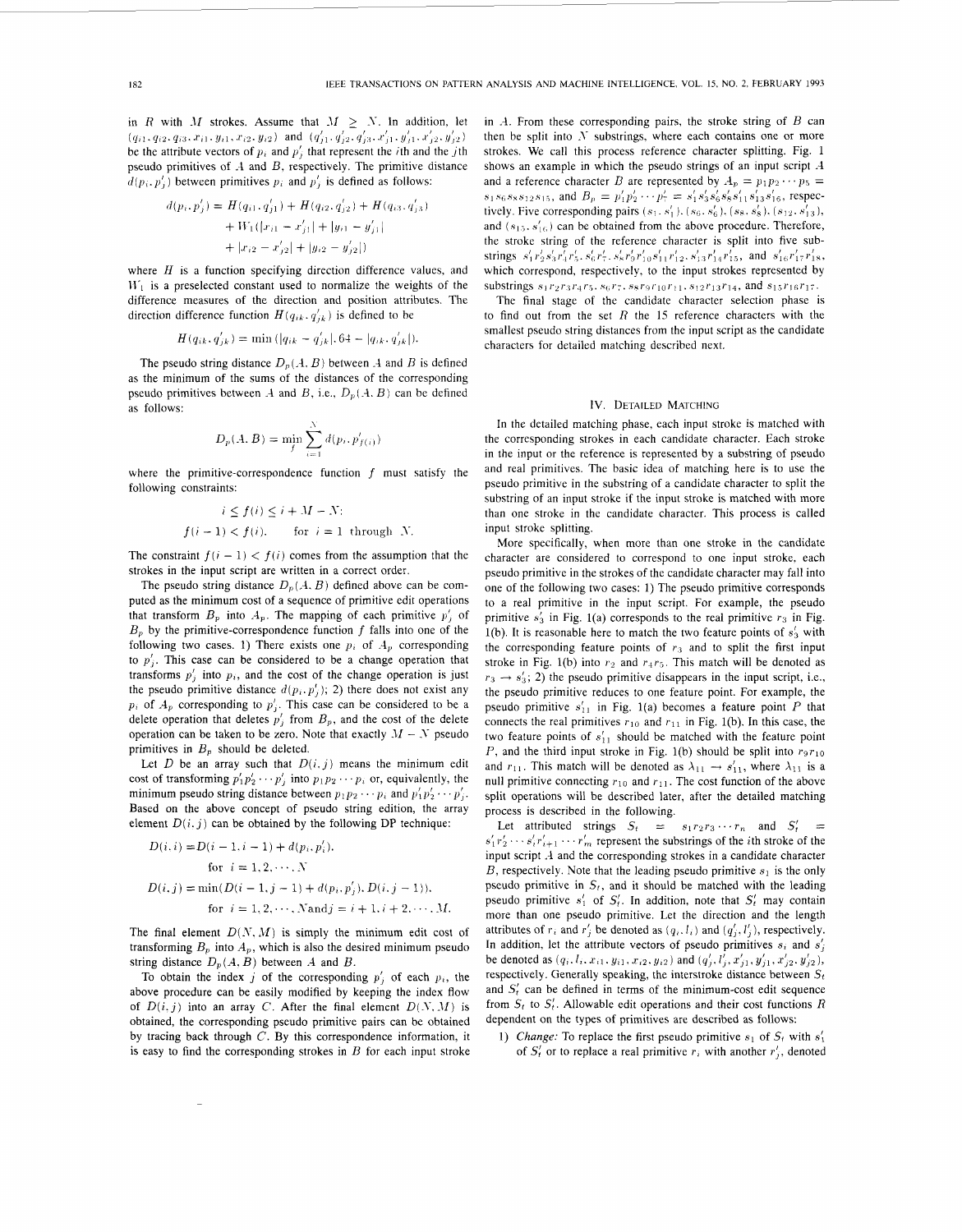as  $s_1 \rightarrow s'_1$  or  $r_i \rightarrow r'_i$ , respectively, with costs

$$
R(s_1 \rightarrow s'_1) = H(q_1, q'_1) + W_2 \cdot [|l_i - l'_i| + E_d
$$
  
\n
$$
\cdot ((x_{11}, y_{11}), (x'_{11}, y'_{11}))
$$
  
\n
$$
+ E_d((x_{12}, y_{12}), (x'_{12}, y'_{12}))].
$$
  
\n
$$
R(r_i \rightarrow r'_i) = H(q_i, q'_i) + W_2 \cdot |l_i - l'_i|.
$$

*Insert:* To insert a real primitive  $r'_i$  into  $S_t$ , denoted as  $\lambda \rightarrow r'_i$ , where  $\lambda$  is a null symbol, with cost

$$
R(\lambda \to r'_j) = K_i + W_2 \cdot l'_j.
$$

3) *Delete:* To delete a real primitive  $r_i$  from  $S_t$ , denoted as  $r_i \rightarrow \lambda$ , with cost

$$
R(r_i \to \lambda) = K_d + W_2 \cdot l_i.
$$

4) *Split:* To split  $S_t$  into two parts; denoted as  $r_i \rightarrow s'_i$  or  $\lambda_i \rightarrow s'_i$ , i.e., for the case  $r_i \rightarrow s'_j$ ,  $S_t = s_1 r_2 \cdots r_n$  is split into  $s_1r_2 \cdots r_{i-1}$  and  $r_{i+1}r_{i+2} \cdots r_n$ , whereas for the case  $\lambda_i \rightarrow s'_i$ ,  $S_t = s_1 r_2 \cdots r_n$  is split into  $s_1 r_2 \cdots r_{i-1}$  and  $r_i r_{i+1} \cdots r_n$ , with costs

$$
R(r_i \rightarrow s'_j) = H(q_1, q'_j) + W_2
$$
  
\n
$$
\cdot [[l_i - l'_j] + E_d((x'_{j1}, y'_{j1}), (x_i, y_i))
$$
  
\n
$$
+ E_d((x'_{j2}, y'_{j2}), (x_{i+1}, y_{i+1}))],
$$
  
\n
$$
R(\lambda_i \rightarrow s'_j) = K_s + W_2
$$
  
\n
$$
\cdot [l'_j + E_d((x'_{j1}, y'_{j1}), (x_i, y_i))
$$
  
\n
$$
+ E_d((x'_{j2}, y'_{j2}), (x_i, y_i))].
$$

5) Merge: To merge *k* consecutive real primitives in  $S_t$  into a longer real primitive, denoted as  $r_i r_{i+1} \cdots r_{i+k-1} \rightarrow r_i^*$ 

$$
1 \cdots r_{i+k-1} \to r_i^{\tau}
$$
  
=  $(l_i^{\tau}/L_r) \cdot N_r \cdot \sum_{j=1}^{i+k-1} (H(q_i^{\tau}, q_j) \cdot l_j/l_i^{\tau}))$ 

where  $(q_i^*, l_i^*)$  is the attribute vector of the combined real primitive  $r_i^*$ ,  $E_d((x_1, y_1), (x_2, y_2))$  is the Euclidean distance between points  $(x_1, y_1)$  and  $(x_2, y_2)$ ,  $L_r$  and  $N_r$  are the total length and the number of all the real primitives in the input script, and  $W_2, K_i, K_d$ , and  $K_s$ are preselected constants. Detailed explanations of the cost functions and the attribute vector of the combined primitive defined above can be found in [13] and [14].

The interstroke distance  $D_s(S_t, S_t')$  from  $S_t$  to  $S_t'$  is defined as the minimum of the cost of all the edit sequences taking  $S_t$  to  $S'_t$ , and the character distance from the input script **A** to the candidate character *B* is defined as

$$
D_c(A, B) = \sum_{t=1}^N D_s(S_t, S'_t)
$$

where *N* is the number of strokes in *A.* 

 $R(r_i r_{i+1})$ 

Because merge operations are only applied to the real primitives of the input stroke, the merge costs and the attributes of all possible combined real primitives can be computed independently and stored in an array before matching the input with the candidate characters. **In** addition, to reduce the computation time, it is assumed that the maximum number of real primitives allowed in a merge operation is three. This has been found to be reasonable according to our experimental results.

The interstroke distance  $D_s(S_t, S_t')$  between the tth stroke  $S_t = s_1 r_2 \cdots r_n$  of *A* and its corresponding strokes  $S_t' =$  $s'_1r'_2 \cdots s'_ir'_{i+1} \cdots r'_m$  in candidate character *B* is computed as

follows. Let *D* be an array such that  $D(i, j)$  means the minimum cost for transforming the attributed string  $s_1 r_2 \cdots r_i$  into the attributed string  $s'_1 r'_2 \cdots r'_i$  (where  $r'_i$  is either a real primitive  $r'_i$  or a pseudo primitive  $s'_{j}$ , i.e., let  $D(i, j) = D_{s}(s_{1}r_{2} \cdots r_{i}, s'_{1}r'_{2} \cdots r'_{j})$ . The distance array *D* can be computed by a DP technique whose essence is described below.

1) If  $x_i$  is a real primitive, then it is matched with the input real primitives, and  $D(i, j)$  is computed as follows:

$$
m1 = D(i, j - 1) + R(r_j \rightarrow \lambda);
$$
  
\n
$$
m2 = D(i - 1, j) + R(\lambda \rightarrow r'_i);
$$
  
\n
$$
m3 = D(i - 1, j - 1) + R(r_j \rightarrow r'_i);
$$
  
\n
$$
m4 = D(i - 1, j - 2) + R(r_{j-1}r_j \rightarrow r*)
$$
  
\n
$$
+ R(r*\rightarrow r'_i);
$$
  
\n
$$
m5 = D(i - 1, j - 3) + R(r_{j-2}r_{j-1}r_j \rightarrow r*)
$$
  
\n
$$
+ R(r*\rightarrow r'_i);
$$

 $D(i, j) = \min(m1, m2, m3, m4, m5).$ 

 $\hat{\boldsymbol{\gamma}}$ 

2) If  $x_i$  is a pseudo primitive, then the input stroke  $S_t$  is split into two parts, and  $D(i, j)$  is computed as follows:

$$
m1 = D(i - 1, j - 1) + R(r_j \to s'_i);
$$
  
\n
$$
m2 = D(i - 1, j) + R(\lambda_{j+1} \to s'_i);
$$
  
\n
$$
D(i, j) = \min(m1, m2).
$$

The final element  $D(n, m)$  is just the interstroke distance  $D_s(S_t, S'_t)$ , which is then added iteratively to the character distance  $D_c(A, B)$ .

The final stage in detailed matching is simply to select, as the recognition result of the input script, the candidate character with the smallest character distance from the input script.

## **V. EXPERIMENTAL RESULTS**

In our experiments, the handwriting area of each character is 15 by 15 mm on a digitization tablet whose spatial resolution is 20 lines/mm. After the preprocessing and angle filtering processes are performed to each stroke of a character, a size and position normalization operation is applied to reduce the character data into a size of 200 by 200 pixels, from which the attributed string representation is obtained. The attribute weighting factors  $W_1$  described in Section III and *W2* described in Section IV were both set to be 0.25, which equalizes the weights of the difference measures of the direction and length attributes. The constants  $K_i$  and  $K_d$  for insertions and deletions described in Section **IV** were both chosen to be 16, which is one half of the maximum value of the direction difference function. In addition, the constant  $K<sub>s</sub>$  for the split cost was chosen to be 8. The choice of the above preselected constants was based on our experimental results. In addition, the recognition rates changed only slightly when the preselected values were perturbed by small amounts.

**A** database composed of 3100 Chinese characters was constructed as the references. The stroke numbers of the characters range from 1 to 24. To create the input data, in totah, 200 characters chosen from famous Chinese poems were written by ten persons. Each scripter was instructed to write characters in identical character style and with handwriting speed identical to writing daily notes. The scripter was also informed of the correct stroke writing order of each character. Table I shows the experimental results. Out of the 2000 input scripts, only 76 were misrecognized. The recognition rate, thus, was 96.2%. The fourth through the 11th columns of Table I show the statistics of the numbers of input scripts based on the number of connected strokes in the scripts. Out of the 2000 input scripts, only 1061 have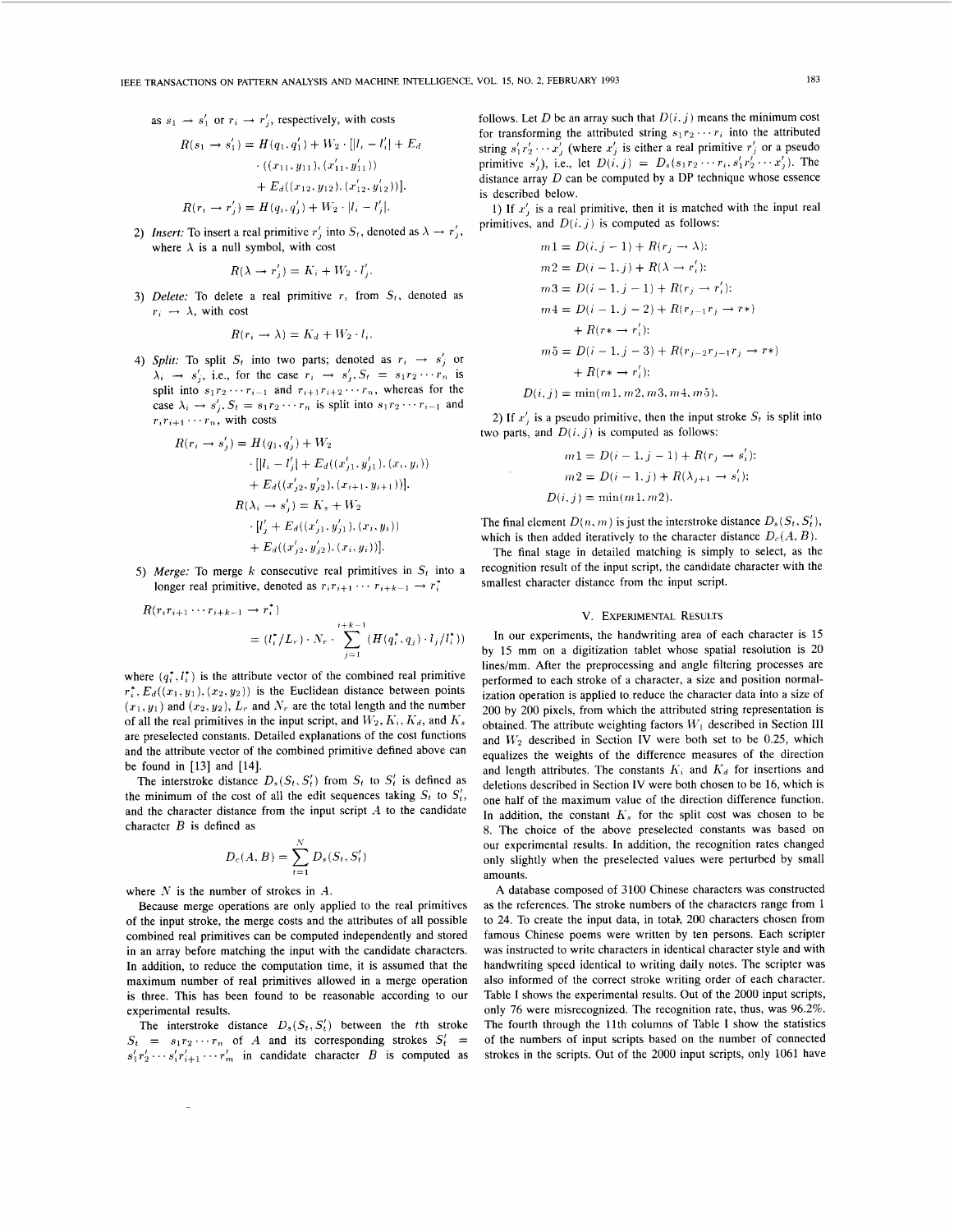

Fig. 2. Partial recognition results of 200 input scripts chosen from ten scripters. Each error is marked by the notation  $A \rightarrow B$ , which means that the script actually is .4 but was recognized to be *B*.

TABLE I RECOGNITION RESULTS OF *200* INPUT SCRIPTS WRITTEN BY TEN SCRIPTERS

| scripter | error<br>count | recognition<br>rate | distribution of input scripts based on<br>number k of connected strokes |         |         |         |         |          |          |          |
|----------|----------------|---------------------|-------------------------------------------------------------------------|---------|---------|---------|---------|----------|----------|----------|
|          |                |                     | $k = 0$                                                                 | $k = 1$ | $k = 2$ | $k = 3$ | $k = 4$ | $k = 5$  | $k = 6$  | k≥7      |
|          | 12             | 94.0%               | 59                                                                      | 47      | 41      | 34      | 8       | 6        | 4        |          |
| 2        | 4              | 98.0%               | 128                                                                     | 50      | 18      | 3       | O       |          | $\Omega$ | $\Omega$ |
| з        | 6              | 97.0%               | 89                                                                      | 58      | 37      | я       | 5       | 2        | $\Omega$ | 0        |
| 4        | 15             | 92.5%               | 73                                                                      | 57      | 44      | 13      |         | з        | 2        |          |
| 5        | 5              | 97.5%               | 142                                                                     | 40      | 12      |         | 4       |          | 0        | $\Omega$ |
| 6        | 16             | 92.0%               | 50                                                                      | 66      | 34      | 22      | 4       | 8        | 4        | 2        |
| 7        |                | 96.5%               | 119                                                                     | 52      | 23      | 5       |         | o        | $\circ$  | ٥        |
| 8        | R              | 96.0%               | 138                                                                     | 36      | 11      | 11      |         |          |          |          |
| 9        |                | 99.5%               | 146                                                                     | 45      | 7       |         |         | $\Omega$ | Ω        | $\Omega$ |
| 10       | 2              | 99.0%               | 117                                                                     | 53      | 18      | 10      |         |          | ٥        | $\Omega$ |
| total    | 76             | 96.2%               | 1061                                                                    | 504     | 245     | 109     | 42      | 23       |          | 5        |

correct input stroke counts (i.e.,  $k = 0$ ), and therefore, each of the remaining 939 input scripts has at least one stroke connected to another (i.e.,  $k \leq 1$ ). The maximum number of connected strokes among the input scripts is up to ten (i.e.,  $k = 10$ ), and all characters with  $k = 10$  were correctly recognized. This shows that the proposed approach is quite powerful for recognizing highly cursive scripts. Due to different writing habits, each scripter shows a different degree of stroke connection. The recognition rate tends to decrease slightly when the input strokes are heavily connected. The recognition results of some input scripts are shown in Fig. 2.

It has been found that three factors lead to the above 76 misrecognitions of the input scripts. The first is that the candidate selection phase fails to select correct references. Five errors come from this factor. The second factor is that similar character structures exist in Chinese characters. In total, **66** errors were caused by this factor. The third factor is the distortion existing in the input scripts. Five input scripts were misclassified due to this factor. Define the cumulative recognition rate in the Lth order as the rate at which the correct

TABLE II **CUMULÁTIVE RECOGNITION RATES** 

| order                             | 1 s t | 2nd   | 3rd    | 5th    | 15th   |
|-----------------------------------|-------|-------|--------|--------|--------|
| cumulative<br>recognition<br>rate | 96.2% | 98.6% | 99.35% | 99.55% | 99.75% |

character for an input script appears in the list of the first *L* candidates selected according to the character distance values. Table **I1** shows the results of the cumulative recognition rates. Only the first three candidates need to be selected for the rate to reach 99%.

A prototype recognition system has been constructed on an IBM PC/AT. The C language was used for programming. The average time to recognize an input script is about 2.5 **s.** Due to the large number of Chinese character categories, most of the processing time was spent in the candidate selection phase. The number of references selected in the candidate character selection phase tends to be large when the strokes of the input script are heavily connected, causing the processing time to increase.

# VI. CONCLUDING REMARKS

A new method for on-line handwritten Chinese character recognition has been proposed in this paper. Two kinds of attributed string representations are proposed to represent handwritten Chinese characters. By using the split concept, an input script can be used to split the strokes of each of the references to obtain the desired stroke correspondence in the candidate selection phase. In addition, in the detailed matching phase, the proposed split operation can be employed to solve the input stroke connection problem caused by fast writing. Good experimental results show the effectiveness of the proposed recognition approach in handling the stroke connection problem.